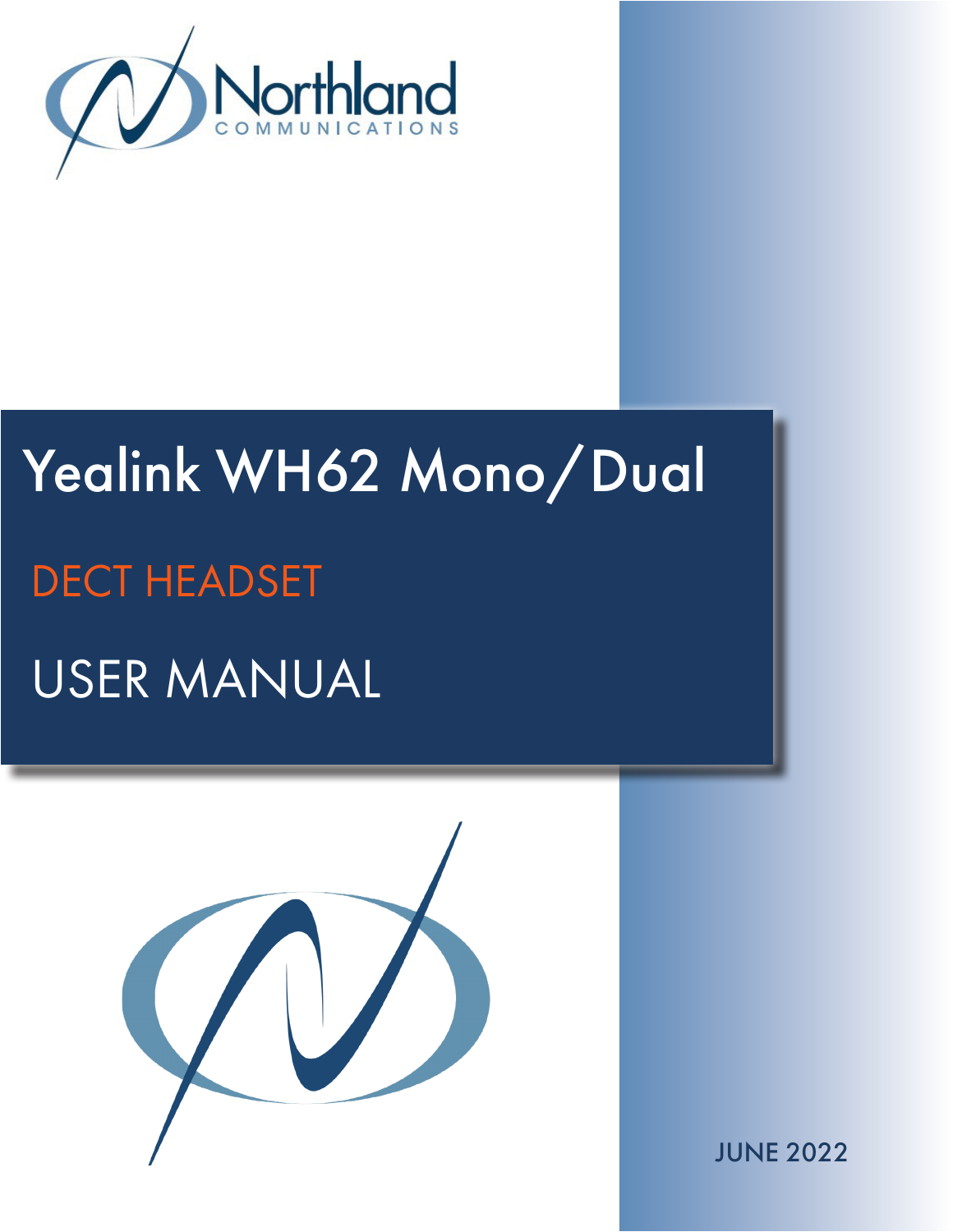## TABLE OF CONTENTS CLICK ON ANY PAGE NUMBER TO RETURN TO THE TABLE OF CONTENTS

| PACKAGE CONTENTS.                                                              |  |
|--------------------------------------------------------------------------------|--|
|                                                                                |  |
| CONNECT THE HEADSET TO PC OR DESK PHONE, USB CONNECT SOFTWARE.                 |  |
|                                                                                |  |
|                                                                                |  |
|                                                                                |  |
| ANSWER, END, REJECT + HOLD.                                                    |  |
|                                                                                |  |
| ANSWER, END, REJECT + REDIAL FROM MaX UC OR THE DESK PHONE.                    |  |
|                                                                                |  |
| MERGE AN ACTIVE MaX UCA CALL AND AN ACTIVE CALL ON THE BASE.                   |  |
|                                                                                |  |
| SWITCH CALLS TO THE HEADSET FROM THE DESK PHONE + THE DESKPHONE TO THE HEADSET |  |
|                                                                                |  |

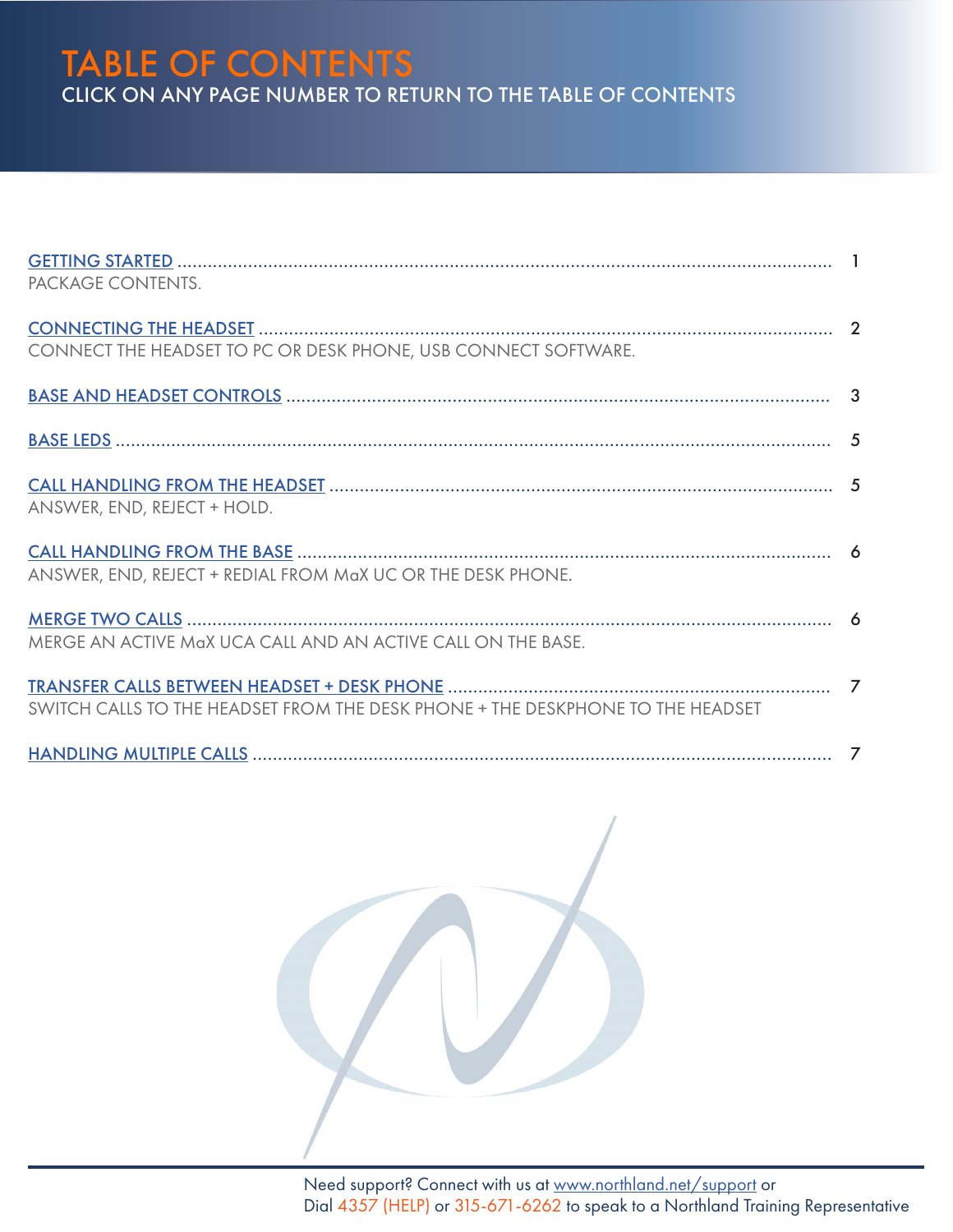## YEALINK WH62 MONO + DUAL DECT HEADSET



WH62 Mono WH62 Dual



#### <span id="page-2-0"></span>GETTING STARTED

Unbox the contents of the headset.

#### PACKAGE CONTENTS



BASE MONO OR DUAL HEADSET POWER ADAPTER

USB-A USB CABLE 0.8M MICRO USB TO USB-A USB

 $\overline{1}$ 

CABLE 1.0M



#### QUICK START GUIDE

NOTES: You should use the included accessories as other accessories may have compatibility issues that prevent them from working properly.

Be sure to connect the base to a DC power supply, not just the USB power supply.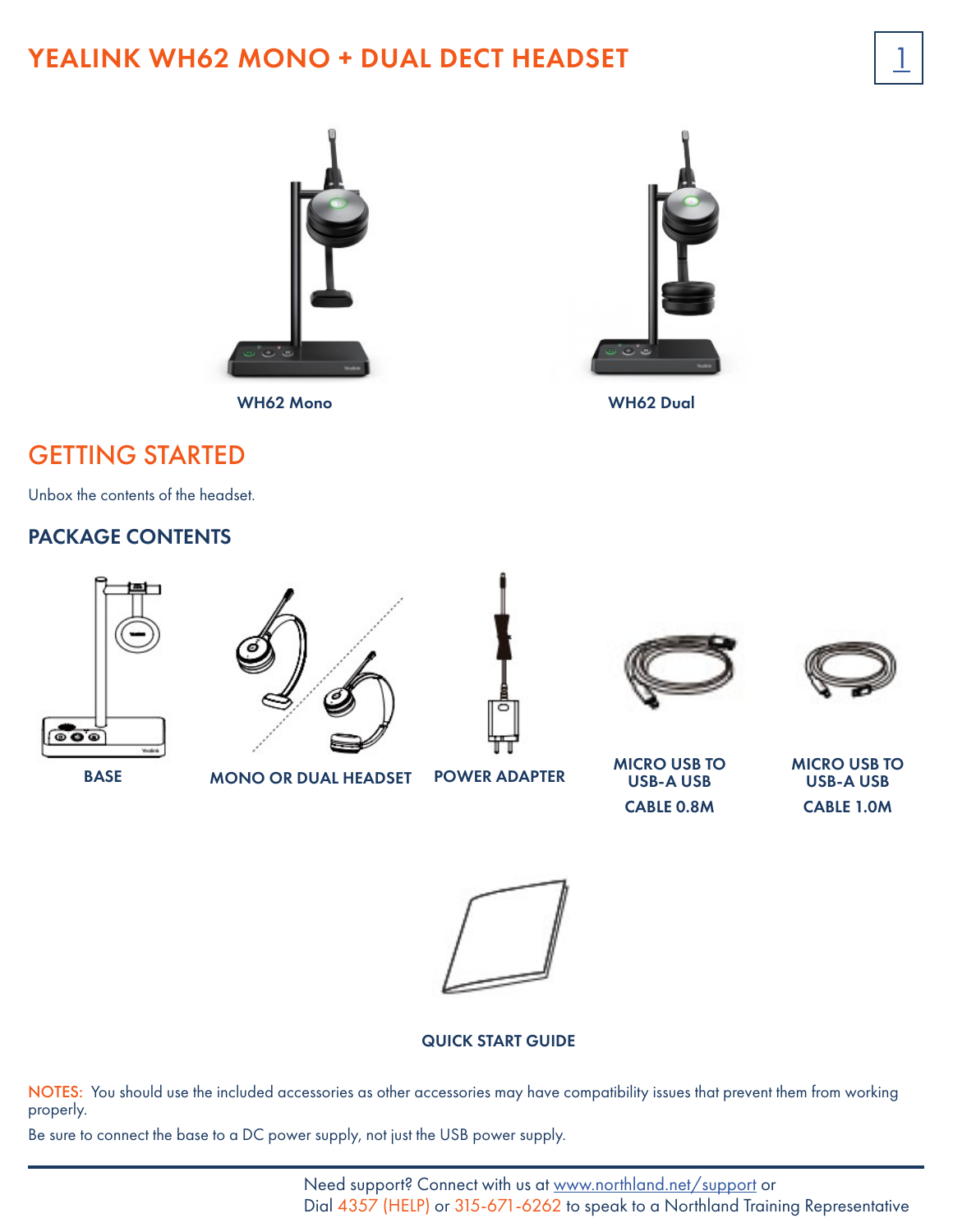## <span id="page-3-0"></span>**CONNECTING THE HEADSET**

The following diagram will assist with connect the headset properly.



CONNECT TO PC/DESK PHONE WITH THE INCLUDED USB CABLE

Connect one end of one of the included USB cables to the PC port on the base and the other end into the USB Port on the PC. Connect one end of the other included USB cable to the Phone port on the base and the other end into the USB Port on the desk phone. IMPORTANT: You need to connect the PC to the Micro USB port of the base marked with the text PC.

#### CHARGE THE HEADSET BEFORE USE

- + Dock the headset into the charger.
- + Before initial use, dock the headset for at least 30 minutes.
- + For the initial use the headset is successfully paired with the base when you dock it in the base.

## YEALINK USB CONNECT SOFTWARE

Yealink provides a USB device manager client called Yealink USB Connect that can be used to personalize and manage your Yealink Headsets.

Download the software from the Yealink website at [https://www.yealink.com/product/yuc.](https://www.yealink.com/product/yuc)

See the separate Yealink USB Connect Quick Reference Guide at [www.northland.net/support](http://www.northland.net/support).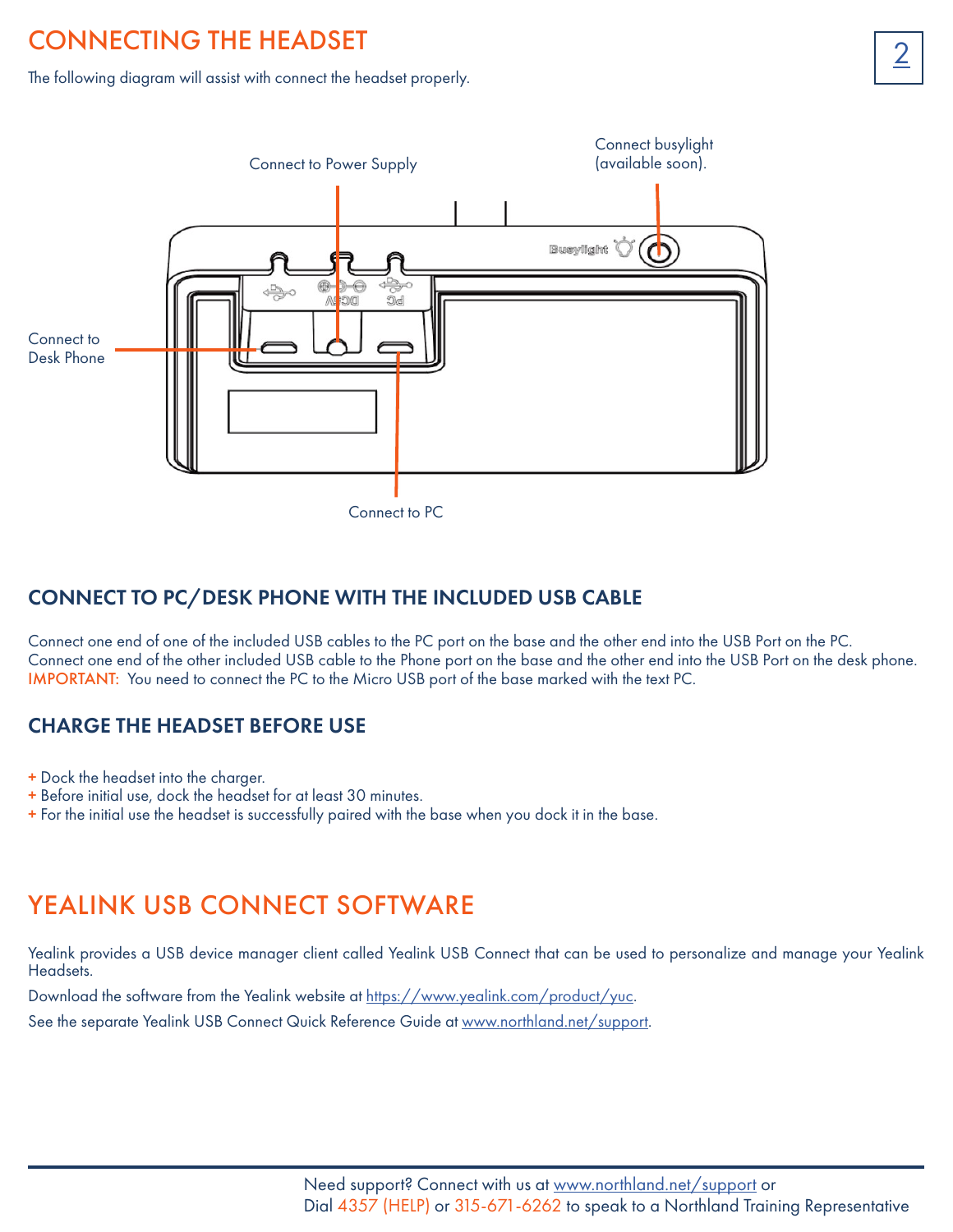#### <span id="page-4-0"></span>BASE



4 Voice Assistant Button

|               | No. Name                      | <b>Description</b>                                                                                                                                                                                        |  |
|---------------|-------------------------------|-----------------------------------------------------------------------------------------------------------------------------------------------------------------------------------------------------------|--|
|               | <b>Mute Status LED</b>        | Alerts you when your headset is muted.                                                                                                                                                                    |  |
| $\mathcal{D}$ | <b>Audio Status LED</b>       | Alerts you to the audio status between the base and headset.<br>+ Solid Green: the audio connect between the base and headset is normal.<br>+ Flashing Orange: the headset is disconnected from the base. |  |
|               | <b>PC</b> Button              | + Press to connect the headset to MaX UC to place a call.<br>+ Press to enter to answer or end a MaX UC call.                                                                                             |  |
| 4             | <b>Voice Assistant Button</b> | Hold for two seconds to activate the voice assistant.                                                                                                                                                     |  |
| 5             | <b>Phone Button</b>           | + Press to connect the headset to the desk phone to place a call.<br>+ Press to answer or end a call on the desk phone.                                                                                   |  |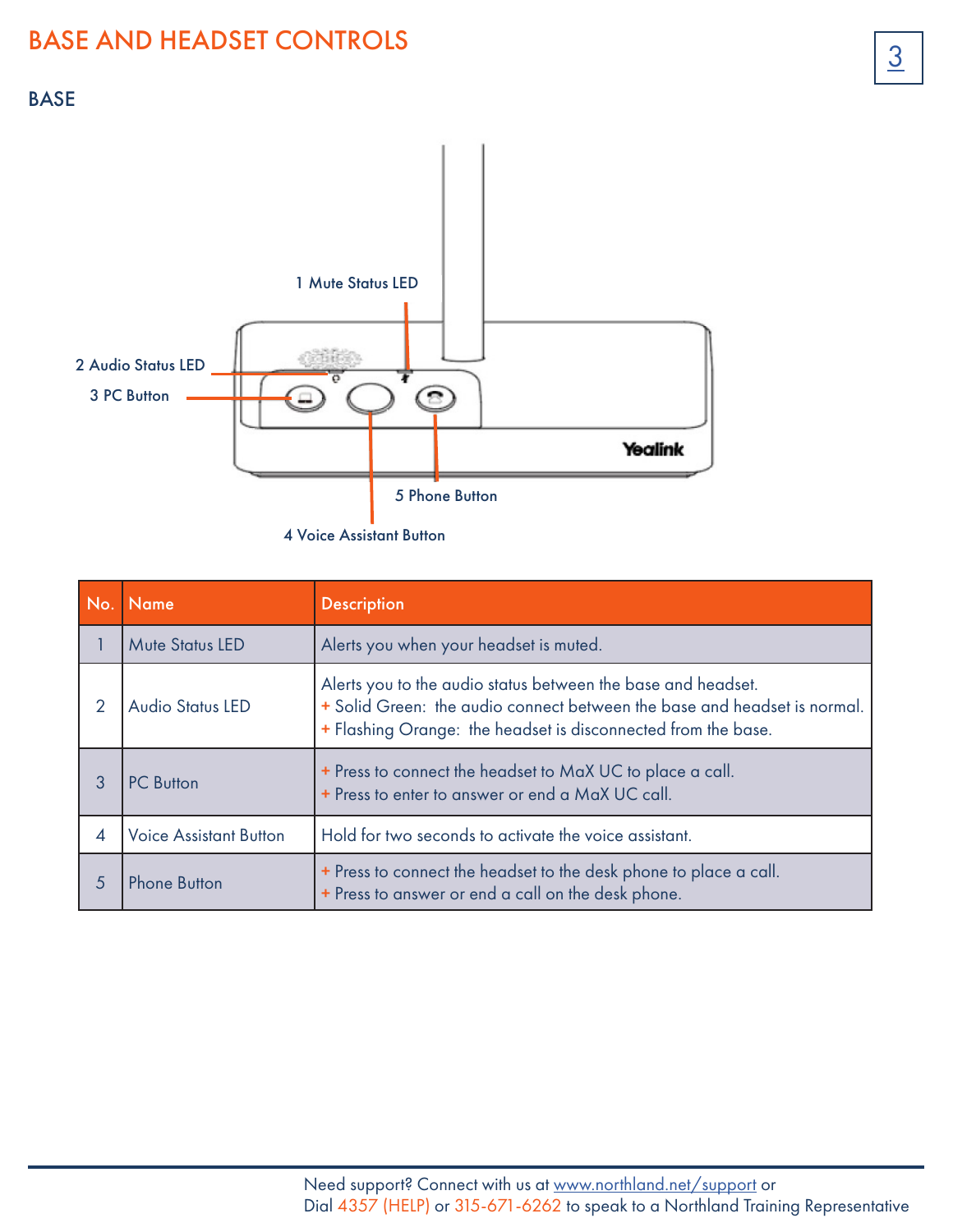# **BASE AND HEADSET CONTROLS** HEADSET



| No.            | <b>Name</b>                     | <b>Description</b>                                                                                                                                                                                                                                                                                                                                                                                                                                                                                                                                                                                                                                                              |
|----------------|---------------------------------|---------------------------------------------------------------------------------------------------------------------------------------------------------------------------------------------------------------------------------------------------------------------------------------------------------------------------------------------------------------------------------------------------------------------------------------------------------------------------------------------------------------------------------------------------------------------------------------------------------------------------------------------------------------------------------|
|                | Mute Button                     | Toggles the microphone on or off.                                                                                                                                                                                                                                                                                                                                                                                                                                                                                                                                                                                                                                               |
| $\overline{2}$ | <b>Volume Up Control</b>        | Raises the in ear volume of the headset.                                                                                                                                                                                                                                                                                                                                                                                                                                                                                                                                                                                                                                        |
| 3              | <b>Status and Busylight LED</b> | Indicates charging and call status.                                                                                                                                                                                                                                                                                                                                                                                                                                                                                                                                                                                                                                             |
| Δ              | <b>Call Control Button</b>      | Power the headset on or off.<br>+ Hold for three seconds to power the headset on or off.<br>Incoming and active call management depends upon if you have one call or multiple<br>calls.<br>One Call:<br>+ Press once to answer an incoming call.<br>+ Double-press to reject an incoming call.<br>+ Press once to end a call.<br><b>Multiple Calls</b><br>+ Hold for two seconds to answer an incoming call and put the active call on hold.<br>+ Hold for two seconds to switch between the held call and active call.<br>+ Press once to end the current call and answer the incoming call.<br>+ Double press to stay on the active call and reject the second incoming call. |
| 5              | <b>Volume Down Control</b>      | Lowers the in ear volume of the headset.                                                                                                                                                                                                                                                                                                                                                                                                                                                                                                                                                                                                                                        |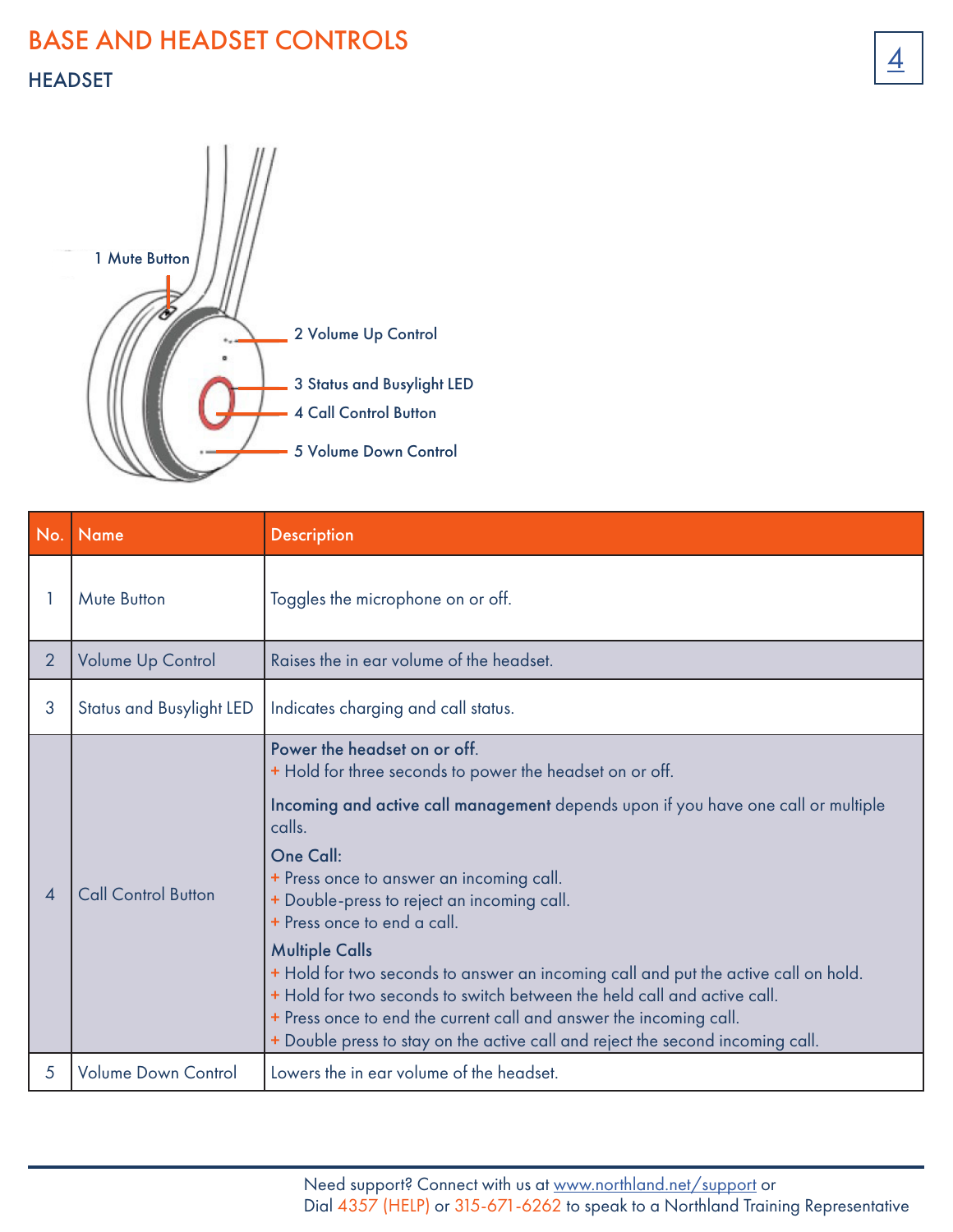## <span id="page-6-0"></span>WH62 BASE STATUS LEDS

The following LED indicators appear on the base of the WH62 headset.

| <b>PC DESK PHONE BUTTON</b> |                                                          |  |  |
|-----------------------------|----------------------------------------------------------|--|--|
| <b>Off</b>                  | PC/desk phone device is not connected.                   |  |  |
| Glows white                 | PC/desk phone device is connected and in the idle state. |  |  |
| Glows green                 | In a call.                                               |  |  |
| Fast green flash            | Ringing.                                                 |  |  |
| Green double flash          | Call is on hold.                                         |  |  |

## <span id="page-6-1"></span>CALL HANDLING FROM THE HEADSET



- + Answer a Call: *Press* the Call Control button or undock the headset. NOTE: Auto Answer must be turned on to answer the call by undocking the headset.
- + End a Call: *Press* the Call Control button or dock the headset.
- + Reject a Call: *Double-press* the Call Control button.
- + Hold a Call: *Hold* the Call Control button for *two seconds*.
- + Resume Held Call: *Hold* the Call Control button for *two seconds.*
- + Adjust the Volume: *Press* the Volume Control button *up/down*.
- + Mute/Unmute: *Press* the Mute button.
- NOTE: You can also Mute/Unmute the microphone, by raising and lowering the microphone boom. An audible announcement is heard to indicate "Muted" or "Unmuted" status. Mute indicator lights illuminate when mute is active.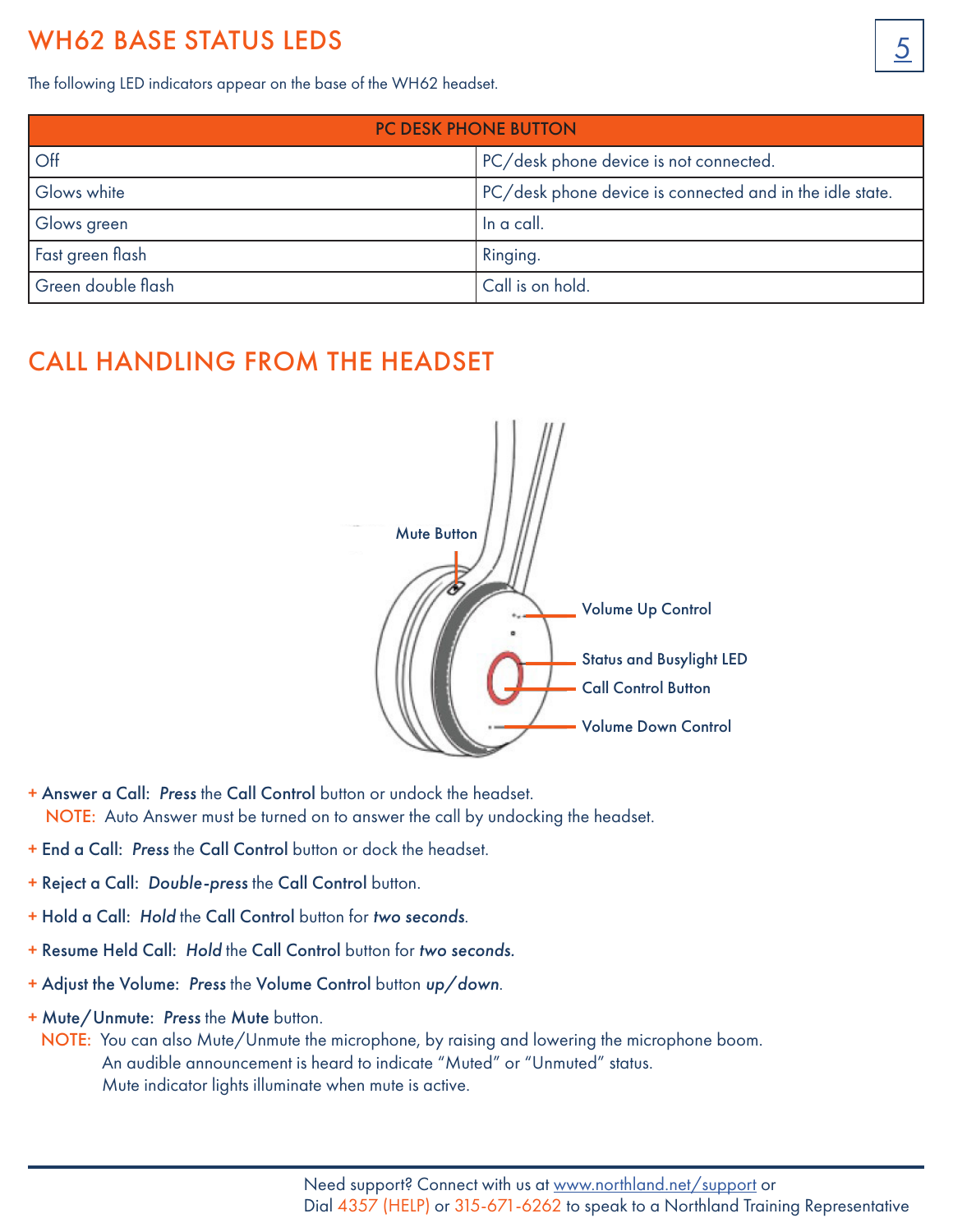## <span id="page-7-0"></span>CALL HANDLING FROM THE BASE **6 6**

IMPORTANT: When using MaX UC, all call control must be done from the MaX UC application and *not* from the headset or base.



Voice Assistant Button

- + Answer a Call: *Press* the PC button.
- + End a Call: *Press* the PC button or dock the headset.
- + Reject a Call ON MaX UC: *Double-press* the PC button.
- + Reject a Call on Desk Phone: *Double-press* the Phone button.
- + Redial a MaX UC Call: *Double-press* the PC button.
- + Redial a Desk Phone Call: *Double-press* the Phone button.

## <span id="page-7-1"></span>MERGE TWO CALLS INTO ONE CONFERENCE CALL

You can merge two calls into one conference call.

#### BEFORE YOU BEGIN:

- + The base must be connected to the PC and Phone via USB.
- + There must be an active MaX UC call and an active phone call on the base.

#### PROCEDURE:

- + *Hold* the PC button and Phone button for *two seconds*. The two calls are merged.
- + To split the conference, *hold* the PC button *or* the Phone button for *two seconds*. After splitting the conference, the call corresponding to the button is active and the other call is placed on hold.